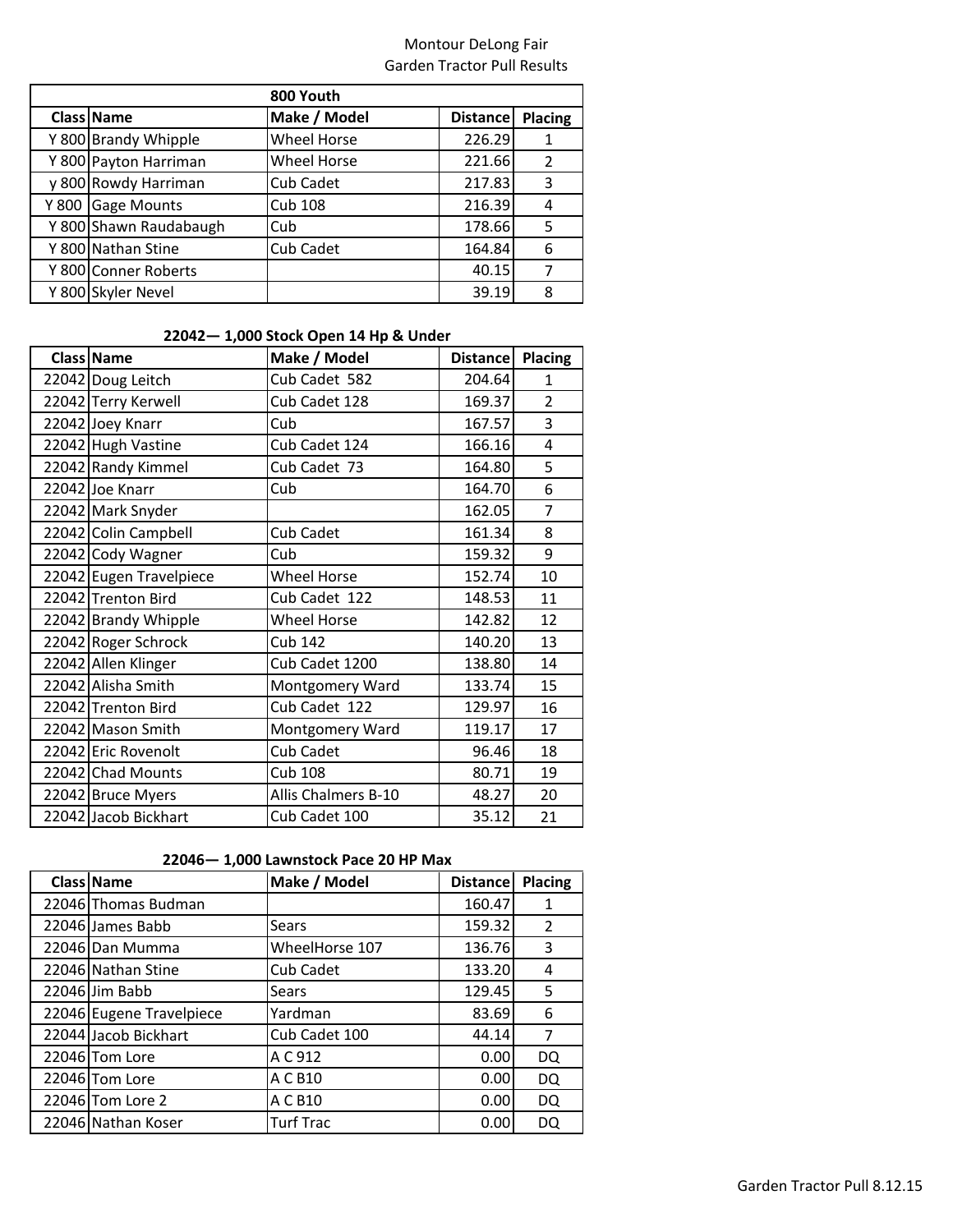| 22040-1,000 Stock Altered Single |                        |                |                  |   |
|----------------------------------|------------------------|----------------|------------------|---|
|                                  | Class Name             | Make / Model   | Distance Placing |   |
|                                  | 22040 Shawn Raudabaugh | Cub            | 223.12           |   |
|                                  | 22040 Allen Klinger    | Cub Cadet 1200 | 213.04           | 2 |
|                                  | 22040 Ron Hill         |                | 200.76           | 3 |
|                                  | 22040 Trenon Bird      | Cub 1600       | 163.37           |   |

### **22044— 1,000 Stock Open 15 Hp -20 HP**

| Class Name               | Make / Model       | Distance Placing |                |
|--------------------------|--------------------|------------------|----------------|
| 22044 David Dersham      | <b>Sears</b>       | 180.64           | 1              |
| 22044 Dale Dotterer      | <b>Cub 122</b>     | 180.20           | $\overline{2}$ |
| 22044 Dale Dotterer      | Wheel Horse 314    | 179.76           | 3              |
| 22044 Ron Hill           | <b>Cub 582</b>     | 169.24           | 4              |
| 22044 Lyle Bitley        | <b>Cub 582</b>     | 165.24           | 5              |
| 22044 James Babb         | Sears              | 164.41           | 6              |
| 22044 Lyle Bitley        | Wheel Horse 216    | 163.49           | 7              |
| 22044 Ron Hill SR        |                    | 162.22           | 8              |
| 22044 Mark Snyder        |                    | 161.59           | 9              |
| 22044 Mike Burget        | <b>Wheel Horse</b> | 160.55           | 10             |
| 22044 Robert Wise        |                    | 157.97           | 11             |
| 22044 Jarred Hassinger   | JD 110             | 154.82           | 12             |
| 22044 Brandy Whipple     | Sears Surban       | 152.78           | 13             |
| 22044 Katie Babb         | Wizard             | 150.97           | 14             |
| 22044 Logan Walters      | Cub Blue           | 149.95           | 15             |
| 22044 Travis Biddinger   | <b>Cub 104</b>     | 148.41           | 16             |
| 22044 Todd Mcelratz      | <b>Wheel Horse</b> | 147.11           | 17             |
| 22044 Samantha Pittenger | Wheelhorse C121    | 145.18           | 18             |
| 22044 Larue Shaner       | <b>Cub 582</b>     | 0.00             | DQ             |
|                          |                    |                  |                |
|                          | 900 Youth          |                  |                |
| Class Name               | Make / Model       | <b>Distance</b>  | <b>Placing</b> |
| Y900 Brandy Whipple      | <b>Wheel Horse</b> | 136.90           | 1              |
| Y 900 Payton Harriman    | <b>Wheel Horse</b> | 135.78           | 2              |
| y 900 Rowdy Harriman     | <b>Cub Cadet</b>   | 134.59           | 3              |
| Y 900 Shawn Raudabaugh   | Cub                | 109.55           | 4              |
| Y 900 Gage Mounts        | <b>Cub 108</b>     | 101.13           | 5              |
| Y 900 Skyler Nevel       |                    | 52.65            | 6              |
| Y 900 Cody Wagner        | Cub                | 49.92            | 7              |
| Y 900 Nathan Stine       | Cub Cadet          | 47.05            | 8              |
| Y 900 Conner Roberts     |                    | 45.55            | 9              |
| Y 900 Jacob Bickhart     | Cub Cadet 100      | 12.79            | 10             |
|                          |                    |                  |                |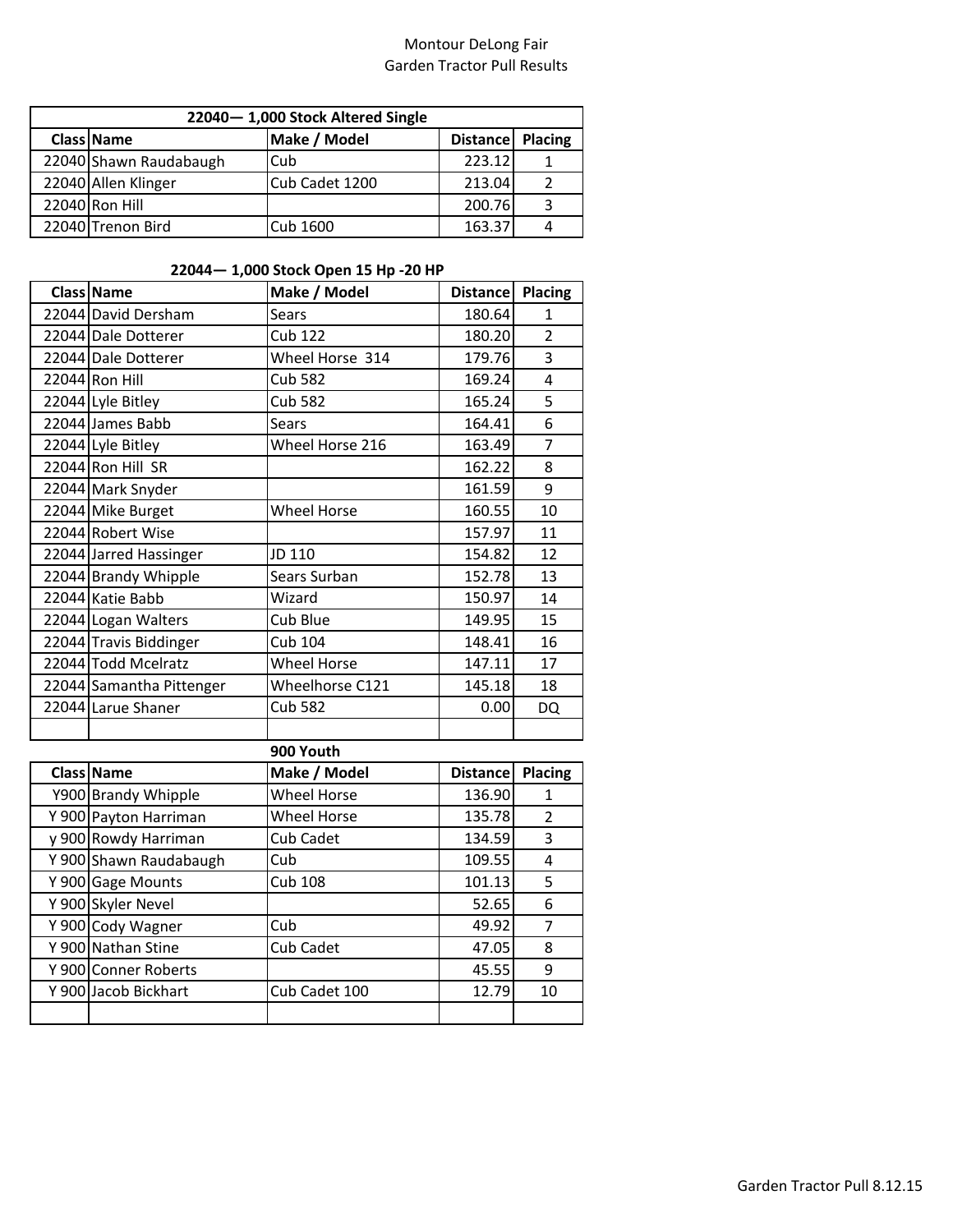| 22043-1,100 Stock Open 14 HP & Under |                        |                 |                |  |  |
|--------------------------------------|------------------------|-----------------|----------------|--|--|
| Class Name                           | Make / Model           | <b>Distance</b> | <b>Placing</b> |  |  |
| 22043 Joey Knarr                     | Cub                    | 160.65          | 1              |  |  |
| 22043 Hugh Vastine                   | Cub Cadet 124          | 124.18          | $\overline{2}$ |  |  |
| 22043 Mark Snyder                    |                        | 121.51          | 3              |  |  |
| 22043 Eugen Travelpiece              | <b>Wheel Horse</b>     | 115.95          | 4              |  |  |
| 22043 Joe Knarr                      | Cub                    | 115.76          | 5              |  |  |
| 22043 Terry Kerwell                  | Cub Cadet 128          | 110.88          | 6              |  |  |
| 22043 Brandy Whipple                 | <b>Wheel Horse</b>     | 108.38          | 7              |  |  |
| 22043 Roger Schrock                  | <b>Cub 142</b>         | 106.76          | 8              |  |  |
| 22043 Colin Campbell                 | Cub Cadet              | 104.17          | 9              |  |  |
| 22043 Nathan Koser                   | Cub 1000               | 103.82          | 10             |  |  |
| 22043 Alisha Smith                   | Montgomery Ward        | 88.53           | 11             |  |  |
| 22043 Allen Klinger                  | Cub Cadet 1200         | 79.63           | 12             |  |  |
| 22043 Trenton Bird                   | <b>Cub 122</b>         | 52.00           | 13             |  |  |
| 22043 Chad Mounts                    | <b>Cub 108</b>         | 47.50           | 14             |  |  |
| 22043 Logan Walters                  | Cub 1000               | 46.44           | 15             |  |  |
| 22043 Trenton Bird                   | Cub Cadet 122          | 44.94           | 16             |  |  |
| 22043 Cody Wagner                    | Cub                    | 38.00           | 17             |  |  |
| 22043 Mason Smith                    | <b>Montgomery Ward</b> | 17.06           | 18             |  |  |

## **22045— 1,100 Stock Open 15 Hp - 20 HP**

| <b>Class Name</b>        | Make / Model       | Distance | Placing        |
|--------------------------|--------------------|----------|----------------|
| 22045 Dale Dotterer      | Cub 122            | 138.99   | 1              |
| 22045 Dale Dotterer      | Wheel Horse 314    | 133.72   | $\overline{2}$ |
| 22045 Ron Hill           | <b>Cub 582</b>     | 133.47   | 3              |
| 22045 Lyle Bitley        | <b>Cub 582</b>     | 132.53   | 4              |
| 22045 James Babb         | Sears              | 131.86   | 5              |
| 22045 Mark Snyder        |                    | 131.05   | 6              |
| 22045 Mike Burget        | <b>Wheel Horse</b> | 129.55   | 7              |
| 22045 Thomas Budman      | <b>Cub 582</b>     | 126.49   | 8              |
| 22045 Todd Mcelratz      | <b>Wheel Horse</b> | 126.07   | 9              |
| 22045 Robert Wise        |                    | 119.90   | 10             |
| 22045 Samantha Pittenger | Wheelhorse C121    | 119.65   | 11             |
| 22045 Tom Lore           | A C B10            | 117.49   | 12             |
| 22045 Brandy Whipple     | Sears Surban       | 115.72   | 13             |
| 22045 Lyle Bitley        | Wheel Horse 216    | 113.45   | 14             |
| 22045 Katie Babb         | Wizard             | 111.76   | 15             |
| 22045 Tom Lore 2         | A C B10            | 109.69   | 16             |
| 22045 Ron Hill           | Cub                | 107.67   | 17             |
| 22045 Eric Rovenolt      | Cub Cadet Blue     | 83.17    | 18             |